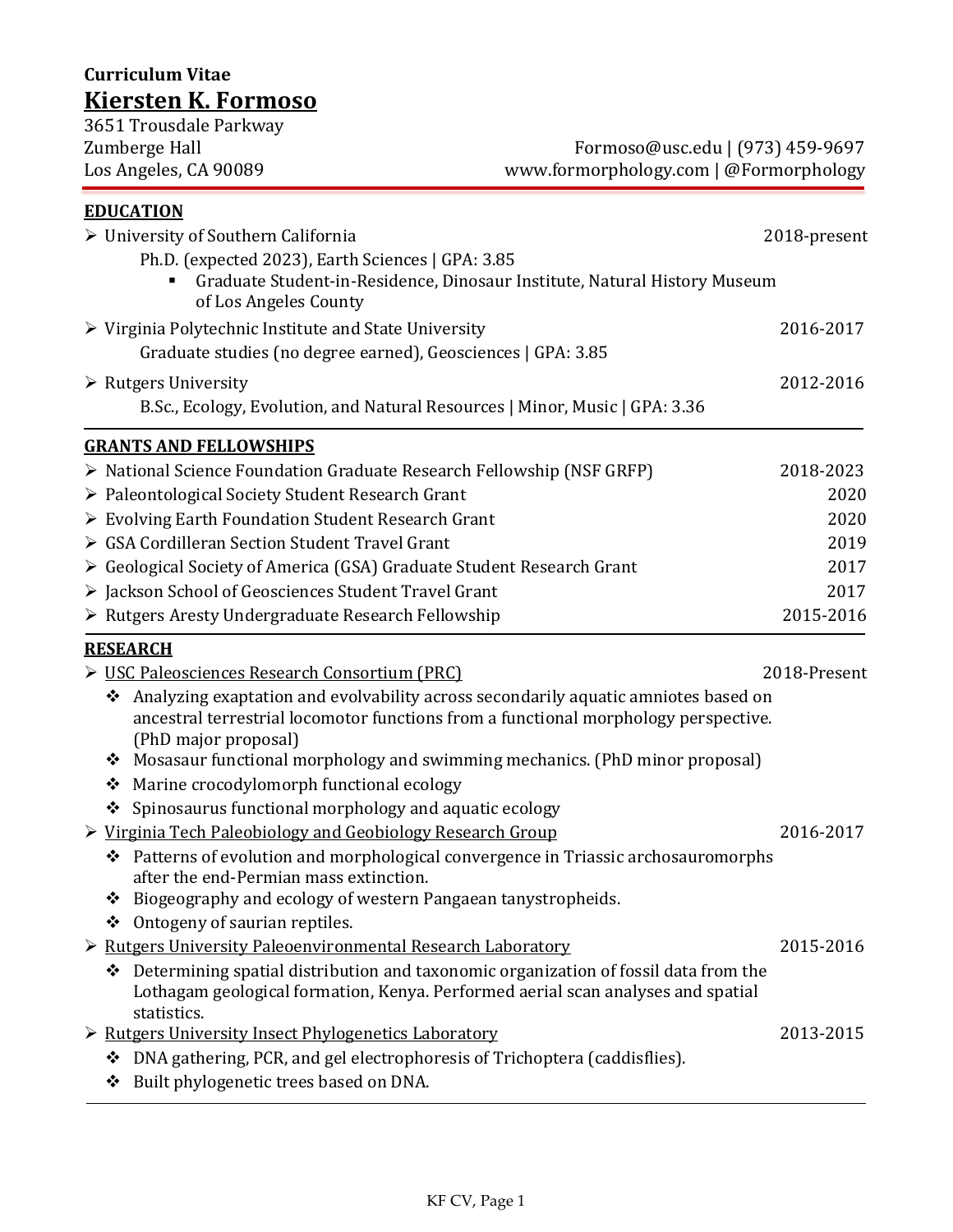#### **PEER-REVIEWED PUBLICATIONS**

## **Published**

Griffin, C.T., Stocker, M.R., Colleary, C., Stefanic, C.M., Lessner, E.J., Riegler, M., **Formoso, K**., Koeller, K. and Nesbitt, S.J. (2021). Assessing ontogenetic maturity in extinct saurian reptiles. Biol Rev.

**Formoso, K.K.**, Nesbitt, S. J., Stocker, M. R., Pritchard, A. C., and Parker, W. G. (2019). A long-necked tanystropheid from the Middle Triassic Moenkopi Formation (Anisian) provides insights into the ecology of and biogeography tanystropheids. *Paleontologica Electronica*.

#### **In Preparation**

Sereno et al. (in prep). Spinosaurus and its aquatic affinities. Submitting to *Science* within the coming weeks.

Foffa et al. (in prep). Changes in limb and body proportions and major habitat shifts in Thalattosuchia.

#### **MEETING ABSTRACTS AND PRESENTATIONS**

### **Talks**

- Formoso, K., Habib, M. 2021. Morphological comparisons of the arm bones across secondarily aquatic clades: ancestral terrestrial anatomy and control on transitions
	- Secondary Adaptation of Tetrapods to Life in Water (SECAD) 9th Annual Meeting.
- $\div$  Formoso, K. 2021. Potential constraint and release driven by ancestral terrestrial posture in landto-sea transitions: Insights from forelimbs across four land-to-sea amniote clades
	- Society of Integrative and Comparative Biology Annual Meeting 2020.
- Formoso, K. 2020. Terrestrial posture and its controls on secondarily aquatic amniote evolution: Forelimb changes in land-to-sea lineages.
	- Society of Vertebrate Paleontology's 80th Annual Meeting.
- $\hat{\mathbf{v}}$  Formoso, K., Habib, M., Bottjer, D. 2019. Reassessing the mosasaur pectoral girdle and its role in swimming function: Not entirely whale-like after all.
	- Society of Vertebrate Paleontology's 79th Annual Meeting, Brisbane, Australia.
- Formoso, K., Habib, M., Bottjer, D. 2019. Reassessment of the mosasaur pectoral girdle and its role in aquatic locomotion.
	- Geological Society of America 2019 Annual Meeting.
- Formoso, K.K., Nesbitt, S. J., Stocker, M. R., Pritchard, A. C., Parker, W. 2018. A long-necked tanystropheid from the Middle Triassic southwest United States and its implications for the evolution and ecomorphology of archosauromorphs.<br>Northeast Regional Vertebrate Evolution Sym
	- Northeast Regional Vertebrate Evolution Symposium, NYIT College of Osteopathic Medicine.

#### **Posters**

- Formoso, K., Habib, M., Bottjer, D. 2020. Assessing the mosasaur pectoral girdle and its controls on chest width: Implications for mosasaur swimming function.
	- Society of Integrative and Comparative Biology Annual Meeting 2020.
- Formoso, K.K., Nesbitt, S. J., Stocker, M. R., Pritchard, A. C., Parker, W. 2017. A Long-necked Tanystropheid from the Middle Triassic Moenkopi Formation gives Insights into the Biogeography and Ecology of Tanystropheids.
	- Society of Vertebrate Paleontology's 77th Annual Meeting, Calgary, Alberta.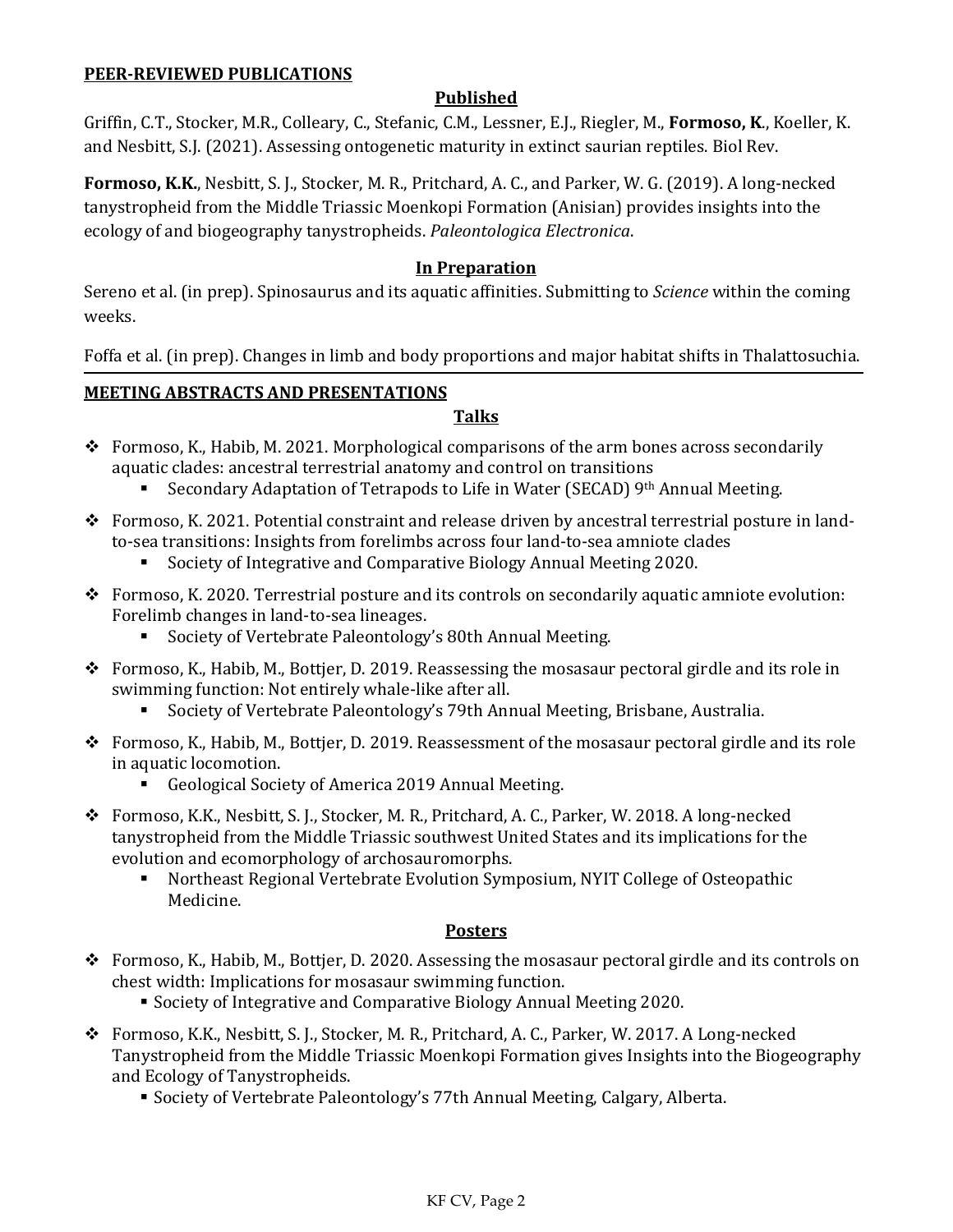- $\div$  Formoso, K.K., Feibel, C.S. 2016. Organizing and Spatially Comparing Fossil Locations in the Lothagam Paleontological Formation of Kenya.
	- Rutgers University Aresty Research Center's Annual Undergraduate Research Symposium.

## **Collaborations**

- Foffa, D., Johnson, M.M., Schwab, J. A., **Formoso, K.K**., Young, M.T. 2021. Changes in limb and body proportions and major habitat shifts in crocodylomorpha.<br>Secondary Adaptation of Tetranods to Life in Water (SEC
	- Secondary Adaptation of Tetrapods to Life in Water (SECAD) 9th Annual Meeting

# **INVITED TALKS AND SEMINARS**

- $\cdot$  Investigating controls of ancestral terrestrial posture and associative locomotor functions on secondarily aquatic transitions in quadrupedal amniotes.
	- University of Washington PaleoLunch Seminar, January 28th, 2021
- \* Tanystropheids of the Triassic and Archosauromorph Radiation into semi-aquatic environments.
	- University of Edinburgh Paleontology Group Seminar, June  $10<sup>th</sup>$ , 2020
- $\triangle$  Examining Terrestrial Locomotor Functions and their role in Exaptation and Evolvability in Secondarily Aquatic Transitions.
	- USC Paleosciences Research Consortium Annual Retreat.
- $\triangle$  A long-necked tanystropheid from the Middle Triassic Moenkopi Formation provides insights into the ecology and biogeography of tanystropheids, a unique group of archosauromorphs.
	- USC Department of Earth Sciences Paleo/Environmental Seminar.

# **TEACHING**

| > Completed USC's CET (Center for Excellence in Teaching) Future Faculty Teaching<br>Institute's 14-week course.                                                        | 2020      |
|-------------------------------------------------------------------------------------------------------------------------------------------------------------------------|-----------|
| > Teaching Assistant, History of Life: A View from the Museum, LAB (GEOL 126),<br>University of Southern California.                                                    | 2019      |
| > Teaching Assistant, Planet Earth (GEOL 105), University of Southern California.                                                                                       | 2018      |
| > Grader, Conservation Ecology (11:216:317), Rutgers University.                                                                                                        | 2018      |
| (In addition to grading, I gave a science writing workshop)                                                                                                             |           |
| > Teaching Assistant, Physical Geology Lab (GEOS 1104), Virginia Tech.                                                                                                  | 2016-2017 |
| <b>SCHOLARSHIPS, AWARDS, AND HONORS</b>                                                                                                                                 |           |
| > Association for Women Geoscientists (AWG) Winnifred Goldring Award                                                                                                    | 2020      |
| ▶ USC Paleosciences Research Consortium (PRC) Student Research Prize                                                                                                    | 2019      |
| ▶ SVP Poster selected for Colbert Prize Session which recognizes outstanding student posters                                                                            | 2017      |
| $\triangleright$ Received Departmental Senior Award for Outstanding Student in Evolution                                                                                | 2016      |
| ▶ Louis Stokes Alliances for Minority Participation (LSAMP) Scholar                                                                                                     | 2014-2016 |
| Elizabeth and Arthur Reich Scholarship for underrepresented students                                                                                                    | 2012-2016 |
| ≻ Karen Smoyak-Hoffman Student Award                                                                                                                                    | 2014      |
| <b>OUTREACH</b>                                                                                                                                                         |           |
| $\triangleright$ Featured presenter for the Rutgers Geology Museum's "Ask a Geologist" event where<br>I spoke about Mosasaurs and Paleontology to an all-ages audience. | 2020      |
| ▶ USC STEMbytes seminar speaker where I shared my research in an accessible way<br>For undergraduate students who are interested in research and graduate school.       | 2020      |
| > Guest speaker for the Mote Marine Laboratory and Aquarium STEMventure Online<br>Summer Camp Program where I spoke about Ancient Marine Reptiles for a young audience. | 2020      |